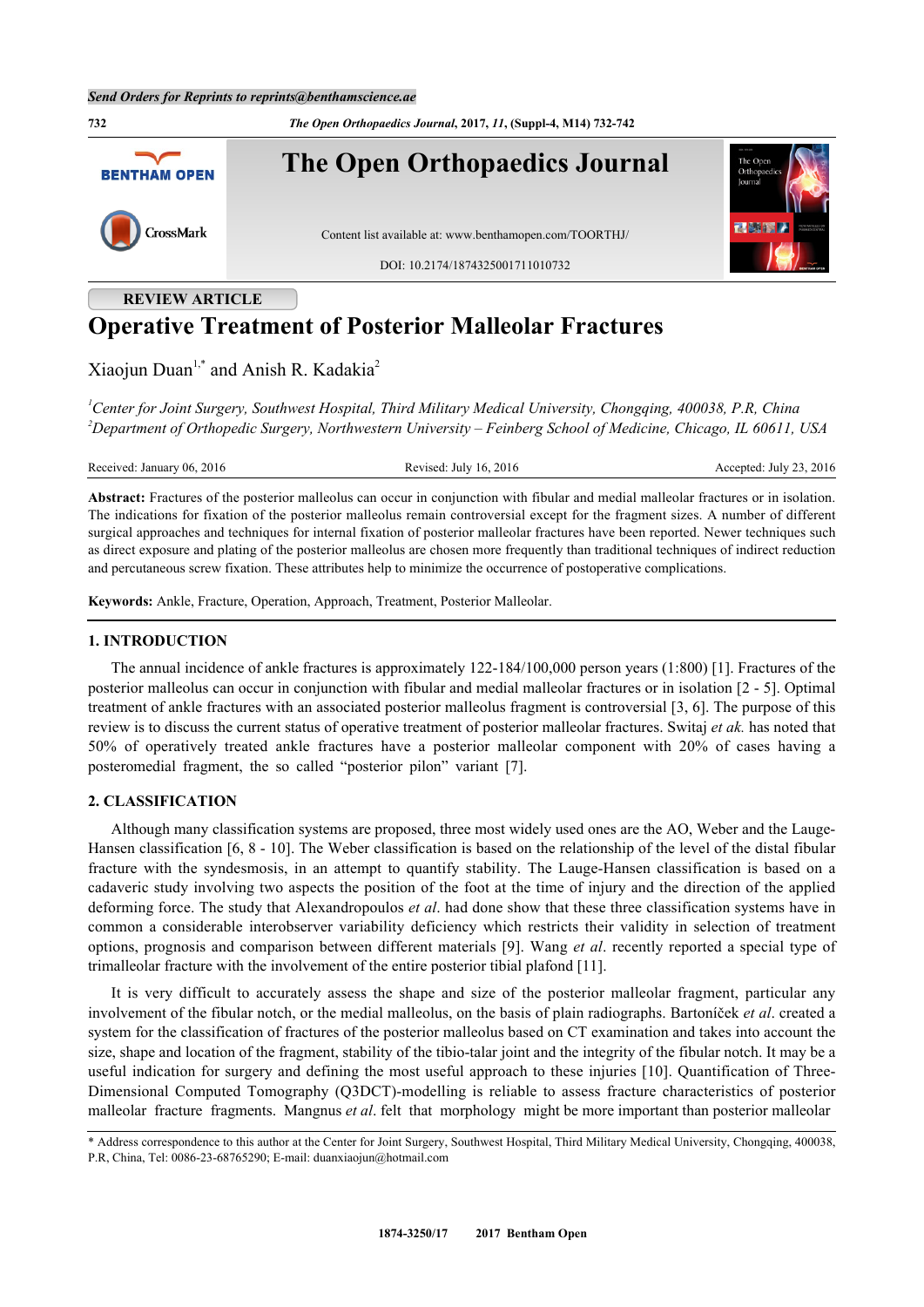fracture size alone for clinical decision making [\[12](#page-7-10)]. Currently, there is no accepted method by which to classifyposterior malleolar fracture that aids in identifying those fracture patterns that require operative intervention.

#### **3. INDICATIONS**

The indications for fixation of the posterior malleolus remain controversial. The current indications are varied and evolving and include fractures involving  $>25\%$  to 33% of the articular surface, displacement  $>2$  mm, ankle instability with concomitant syndesmotic injury, and persistent posterior subluxation of the talus [[2,](#page-7-1) [13](#page-7-11) - [16\]](#page-7-12).

This value has been questioned more recently as studies have demonstrated the importance of even small posterior malleolar fragments to ankle stability, and surgical indications have expanded [[17\]](#page-7-13). The historic criteria based on size truly underestimate the number of fractures that require operative intervention. Failure to fix a mal-reduced posterior malleolus may result in late posterolateral subluxation of the fibula and failure of syndesmotic fixation. Failure to restore the articular congruity of the articular surface, including the posterior malleolus within 2mm is associated with worse functional outcomes at 1 years compared to those patients who were congruent [[18](#page-7-14)]. Additionally, a significant incidence of radiographic arthritis was demonstrated if a stepoff of greater then 1mm was noted with regards to the posterior malleolus regardless of the fragment size [[13\]](#page-7-11).

In a prospective study of outcomes of syndesmotic injuries with posterior malleolar fractures, Miller *et al*. found that posterior malleolar fixation was equivalent to fixation with syndesmotic screws or combined fixation. The results of these studies would lead to the conclusion that even small posterior malleolar fractures should be repaired in ankle fractures with syndesmotic disruption [[19\]](#page-8-0). Anatomic reduction of the posterior malleolus additionally recreates the incisura fibularis and should minimize the risk of posterior translatory malreduction of the syndemosis as the PITFL is intact in all cases of a posterior malleolar fracture. Some authors have gone so far as to say ligamentous repair of the PITFL is critical when operatively treating ankle fractures [\[20](#page-8-1)]. Although, it is a very novel concept and is not advocated by the authors as routine practice, the concept of anatomic restoration of the ligamentous stability of the ankle is increasing.

#### **4. TIMING**

Many surgeons will perform surgical treatment within two weeks, usually the skin of ankle appears wrinkled which mean the soft tissue swelling subsided [[3,](#page-7-3) [21](#page-8-2)]. Information about the influence of delayed surgery on infectious wound complications is ambiguous. The clinical audit was performed by Schepers *et al*. The systematic review of the literature showed a difference in wound complications of 3.6% (early surgery) versus 12.9% (late surgery) (p < 0.0001). A delay in surgery is associated with a significant rise in infectious wound complications, which significantly lowers outcome and patient satisfaction. These fractures should preferably be treated within the first day [[22\]](#page-8-3).

# **5. TECHNIQUE**

A number of different surgical approaches and techniques for internal fixation of posterior malleolar fractures have been reported [[21,](#page-8-2) [23](#page-8-4) - [31\]](#page-8-5). Mast *et al*. reported that indirect reduction and stabilization with anteroposterior (AP) screws and that remains the early common method [[14\]](#page-7-15). Occasionally, the posterior fragment reduces simultaneously when the lateral malleolus is reduced because of their respective attachments to the posteroinferior tibiofibular ligament (PITFL). This fragment can then be fixed with lag screws inserted from anterior to posterior. However, the surgeon must be sure that the fragment is both reduced and that the screw is actually capturing the posterolateral fragment. Patel *et al* present a case of symptomatic tibial nerve impingement (entrapment) caused by an AP screw used to fix the posterior malleolus in a trimalleolar ankle fracture [\[32](#page-8-6)]. Avoidance of this complication, they advise to make fixation using a posterolateral approach the optimal method for treating these fractures. The authors' preference is to directly visualize the reduction and place fixation from posterior to anterior to ensure that appropriate compression of the fracture is achieved to restore articular congruity.

This expected reduction is not likely if the ankle is not being fixed acutely because of the interposition of organized hematoma or callus. If direct exposure of the fragment is necessary, the posteromedial approach has been recommended twenty years ago [\[33](#page-8-7), [34\]](#page-8-8). This allows fixation of the medial and posterior malleolus through the same incision. With posteromedial approach, it may access the posterior malleolus by incising the sheaths of the tibialis posterior and flexor digitorum longus tendons and retracting them anteriorly [\[35](#page-8-9)]. A medial approach for a typically posterolateral fragment still would seem suboptimal. An extensile posteromedial approach with dislocation of the talus laterally and complete release of soft-tissue attachments to the posterior malleolus has also been described. This seems overly aggressive and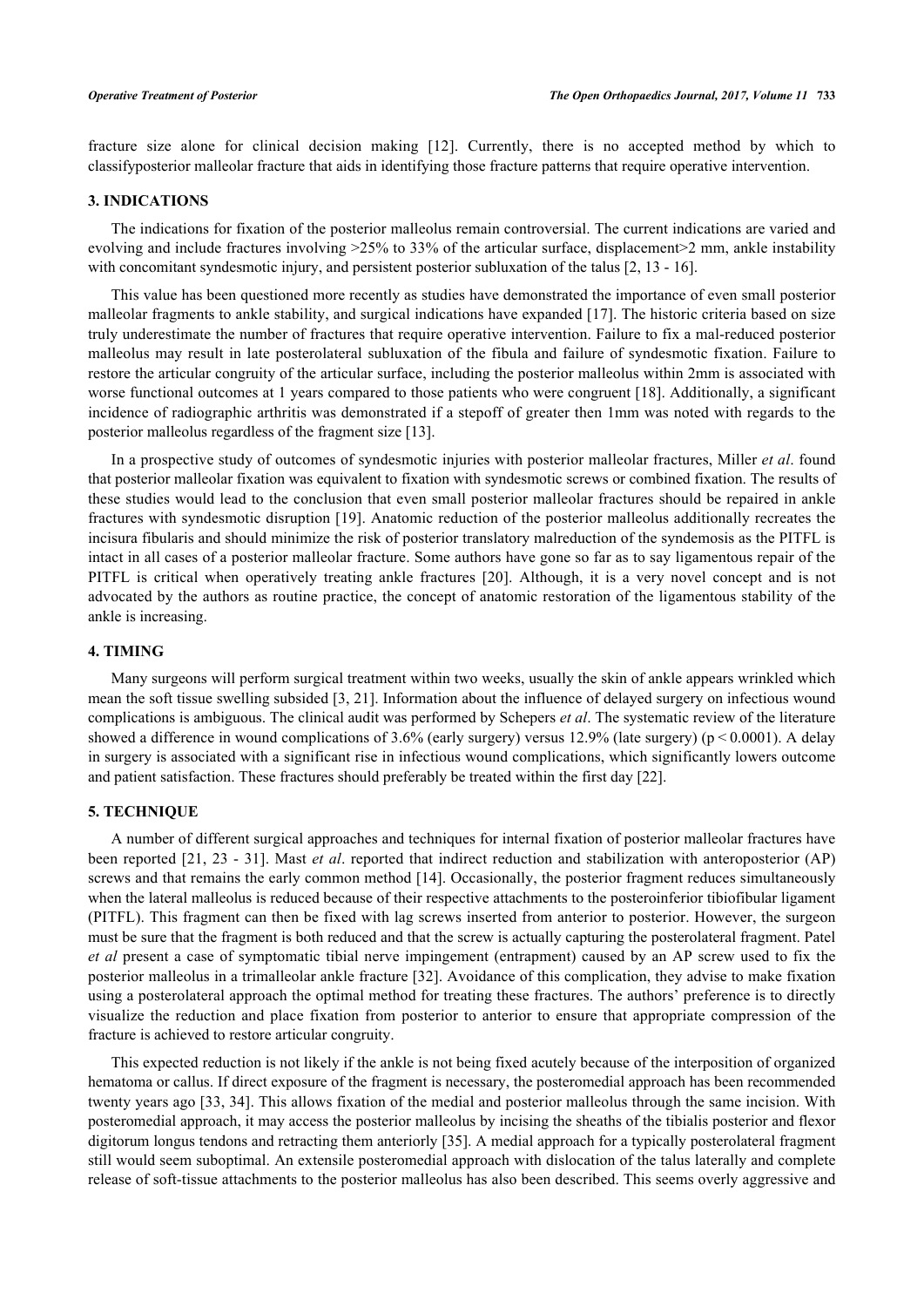can compromise syndesmotic integrity. The limited visualization of the posterior malleolar fragment afforded by this exposure has led other authors to describe different techniques to facilitate anatomical reduction. Other options include arthroscopically assisted reduction[[36](#page-8-10)] and the lateral transmalleolar approach [\[37\]](#page-8-11). It is very difficult to get an anatomical reduction of the posterior malleolus fragment using a lateral transmalleolar approach, however, because the PITFL is attached to the unreduced fibula. But Kim *et al*. reported that Lateral transmalleolar approach and miniscrews fixation for displaced posterolateral fragments of posterior malleolus fractures in adults and the result was satisfied [\[31](#page-8-5)].

The posterolateral approach has been described in the literature and has received much attention [[38](#page-8-12) - [42](#page-9-0)]. Surgery is performed in the prone position with a bump under the ipsilateral hip and the posterolateral approach is performed. Most surgeons like to choose the incision just between the peroneal tendons and Achilles tendon (Fig. **[1](#page-2-0)**), but Talbot *et al*. did the longitudinal incision is placed just medial to the posterior border of the fibula [\[38](#page-8-12)]. The lesser saphenous vein and sural nerve are identified and protected. The sural nerve courses from medial to lateral and crosses the lateral border of the Achilles tendon on average 9.8 cm proximal to its insertion in the calcaneus. At a point 7 cm proximal to the tip of the lateral malleolus, the nerve is on average 26 mm posterior to the edge of the fibula [[43\]](#page-9-1). Wang *et al*. reported that the distance was  $7.2 \pm 4.1$  mm between the sural nerve and the posterior section of the fibula [[26](#page-8-13)]. The surgeon must be aware that the anatomy of the sural nerve is highly variable and the best way to protect it and avoid nerve injury and neuromas is to perform meticulous blunt dissection in the subcutaneous tissue. The lateral malleolus may be fixed by elevating the peroneal tendons laterally or medially through the same skin incision[[41](#page-9-2)]. The fibular fracture is classically fixed with a lag screw and an antiglide plate (Fig. **[2](#page-3-0)**), but the fixation construct may vary according to fracture pattern or comminution. Although the lateral aspect of the fibula can be visualized through this approach, placement of the screws requires significant soft tissue retraction and is difficult. Therefore, posterolateral plate placement is ideal. Plate fixation of the fibula should be avoided until the posterior malleolus is stabilized in order to ensure appropriate visualization of the distal tibial articular surface (Fig. **[3](#page-4-0)**).

<span id="page-2-0"></span>

**Fig. (1).** View of the posterior fragment in the interval between the peroneal tendons and the flexor hallucis longus.

A second interval is then exploited within the wound. The flexor hallucis longus is lifted off the posterior tibia allowing access to the posterior malleolus. Care is taken to preserve the PITFL attachment to the fragment and the joint capsule, which means the fragment should be booked open from medial to lateral for joint inspection [\[28\]](#page-8-14). Blood is supplied to the posterior tibia by the perimalleolar arterial ring from which fine arterial branches penetrate the bone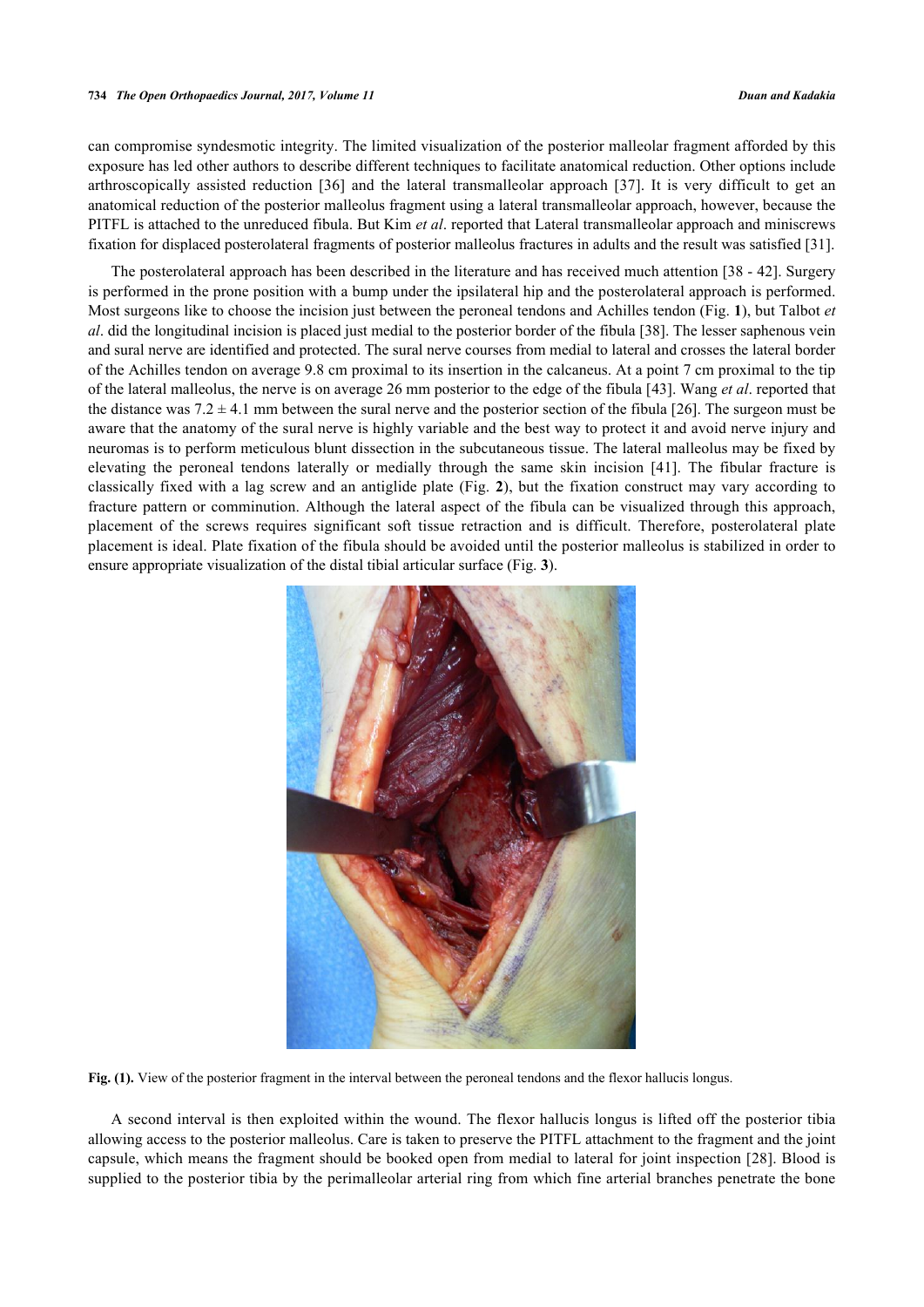2.5-5 cm proximal to the joint line. The fragment, depending on its size, is fixed with screws from the small or mini fragment set. A small buttress plate can also be used to supplement fixation. This is some surgeon's preferred method of fixation. Small interposed fragment are reduced if possible, however, removal of loose bodies may be required if they cannot be reduced and fixed. After "booking" the fracture open, larger articular fragments can be stabilized with Kwires that are direct out the anterolateral ankle, ensuring the wire is flush to the posterior bone. This will allow reduction and fixation of the remaining posterior malleolus, "closing the book". The K-wire can then be removed anteriorly following final fixation of the posterior malleolus.

<span id="page-3-0"></span>

**Fig. (2).** Case 1: (**A** and **B**) Anteroposterior and lateral radiographs showing a displaced trimalleolar fracture, (**C** and **D**) Three-Dimensional Computed Tomography, (**E** and **F**) Postoperative anteroposterior and lateral radiographs.

Addressing the postero-medial malleolar fracture can be done through the same approach, although visualization is difficult. Making the approach immediately lateral to the Achilles tendon can facilitate visualization and reduction of the entire posterior malleolus and the lateral malleolus [\[44](#page-9-3)]. The posterior tibial tendon must be elevated off the tibia in order to allow for appropriate plate placement. Alternatively, a separate posteromedial incision can be made immediately anterior to the posterior tibial tendon. The sheath of the posterior tibial tendon is elevated and the tendon retracted laterally. This approach allows visualization of the fracture, facilitates plate placement, and avoids the neurovascular bundle. In order to decrease irritation of the posterior tibial tendon from hardware placement, either headless screws or avoidance of screw placement within the area of the plate that lies within the posterior tibial tendon groove should be undertaken.

Lastly, the medial malleolus can be addressed through a standard medial incision or distal extension of the posteromedial incision if a posteromedial fracture is present. Access to the medial side is slightly more challenging in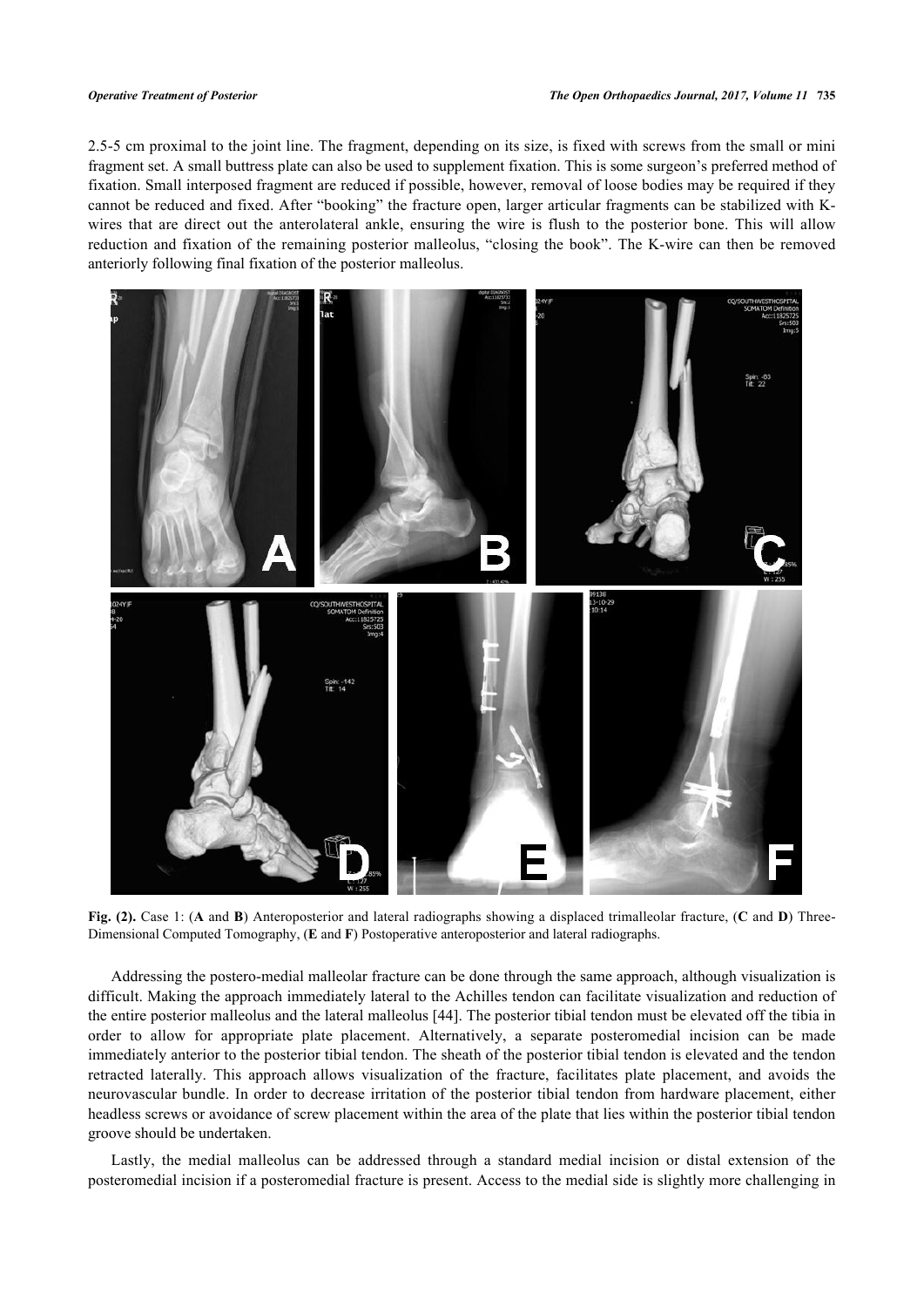#### **736** *The Open Orthopaedics Journal, 2017, Volume 11 Duan and Kadakia*

the prone position, as compared with the supine position, because of the leg's propensity to rotate externally. Fixation of the medial side is carried out classically with two 3.5 mm lag screws, but again may vary according to fracture pattern [\[38](#page-8-12)]. In many cases of a posteromedial fracture component, only the anterior colliculus of the medial malleolus is fractured. In this case use of a 2.0 or 2.4mm screw may be required given smaller width of the fragment.

Franzone *et al*. reported other details about surgical technique [[28\]](#page-8-14). Using the intact PITFL as a hinge, the posterior malleolar piece is then rotated laterally to provide access to the impacted bone anterior to the fracture line. This area of the plafond is then disimpacted, and allograft bone may be placed into any resultant defect. The posterior malleolar fragment is then anatomically reduced and provisionally fixed with a Kirschner wire. Once the fractured malleolus is replaced, the joint reduction is no longer visible, and so it is the posterior tibial cortex that provides direction as to the appropriate positioning of the posterior malleolus. The posterior malleolus was reduced directly and provisionally fixed with K wires. It was then fixed with either a small fragment T plate or  $1/3$  tubular plate applied in a buttress technique  $[17]$  $[17]$ .

<span id="page-4-0"></span>

**Fig. (3).** Case 2: (**A**) Lateral radiographs showing a displaced trimalleolar fracture, (**B**) Intra-operative lateral radiographs.

Heim found the posterolateral approach especially useful for patients with smaller, posterior fragments [\[45\]](#page-9-4). Franzone *et al*. reported the technique that the posterior malleolus is fixed prior to the distal fibula. Since internal fixation devices on the fibula would potentially block radiographic visualization of the reduction of the posterior malleolus [[28\]](#page-8-14). Choi *et al*. described the single oblique posterolateral approach that was more closed with fibula than others and found that it had the potential to decrease the incidence of sural nerve injury because of the smaller incision size [\[30](#page-8-15)]. The fracture was openly reduced and fixed through a combined operative approach (posterolateral and posteromedial) when Wang *et al*. performed surgery for the entire posterior malleolar fragment [\[11](#page-7-9)].

In our experience, we have found that the posterolateral approach has several advantages. The main advantage is that it allows a direct inspection and reduction of the posterior fragment. Anatomical reduction of articular surfaces is a basic principle in fracture surgery, and this approach certainly promotes that goal. In the case of delayed surgery, the fracture can be cleaned out directly, removing interposed callus, once again promoting an anatomical articular reduction. And the direct visualization allows for the joint to be inspected for osteochondral fragments, talar chondral damage or impaction injury. With this exposure, the surgeon can choose to supplement fixation of the posterior malleolus with a buttress plate, also a basic fixation principle in a weight-bearing joint that will experience axial load or shearing forces during weight bearing. In addition, this is the exposure of choice for the use of an antiglide plate for fibular fixation. Such a posterolateral fibular construct has been shown in biomechanical studies to be superior to the more commonly used lateral plate. Soft-tissue coverage for the plate is also enhanced in the posterior fibular position.

There are some drawbacks to the posterolateral approach. It had the potential to cause the incidence of sural nerve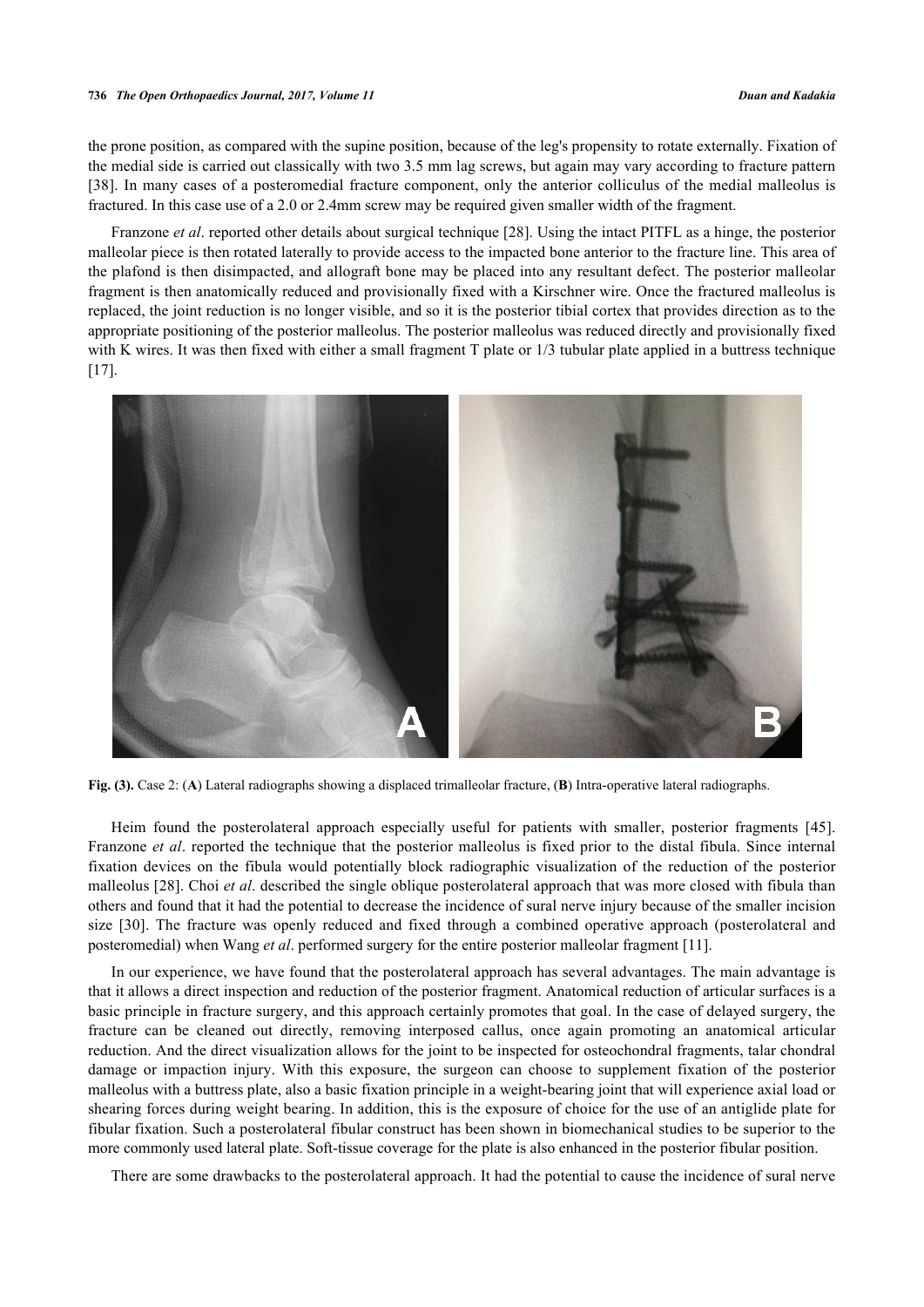injury. It is true that the prone position can make ORIF of the medial malleolus more challenging. Furthermore, in cases with associated forefoot or talus fractures or anterior syndesmotic injuries, moving the patient to a supine position will be necessary as these injuries cannot be addressed through this incision or in the prone position.

#### **6. FIXATION**

Generally, posterior malleolar fragments are fixed either with percutaneous anterior to posterior (AP) screws or through a posterolateral approach using screws and/or a buttress plate [\[15,](#page-7-16) [17](#page-7-13), [42](#page-9-0), [46](#page-9-5), [47](#page-9-6)]. Fixation with AP screws relies on reduction of the posterior malleolus through ligamentotaxis of the posterior inferior tibiofibular ligament with reduction of the fibula, whereas fixation through a posterolateral approach allows direct reduction of the fracture. In essence, the posterior malleolar fragment is an AO type B articular injury. As a principle, the majority of AO type B injuries in other areas are treated with buttress plating rather than screw fixation from the opposite side. O'Connor *et al*. had done the retrospective comparative study [[17\]](#page-7-13). They found that patients with trimalleolar ankle fractures in whom the posterior malleolus was treated with posterolateral buttress plating had superior clinical outcomes at follow-up compared with those treated with AP screws.

Gardner *et al*. surveyed 401 orthopaedic surgeons regarding preference and indications for choice of fixation between posterolateral plating and AP screws[[15\]](#page-7-16). Seventy-two percent of trauma-trained orthopaedic surgeons preferred direct open reduction versus 53% of foot and ankle trained and only 39% of surgeons who were not subspecialty trained in trauma or foot and ankle. Despite the majority of trauma-trained surgeons choosing a direct open approach, only 56% chose posterolateral plating as their preferred method of fixation.

# **7. REHABILITATION**

This is consistent with modern rehabilitation principles [[3](#page-7-3), [48,](#page-9-7) [49](#page-9-8)]. The postoperative protocol is to remain in the initial splint for 2 weeks and then transition to a boot for weeks 2-6 while allowing range of motion (ROM) and stretching exercise. Patients are instructed to begin weight bearing at 6 weeks and with full weight bearing by 12 weeks [\[17](#page-7-13)]. Wang *et al*. reported that range of motion exercises were started in reliable patients after the first 3 weeks [\[11\]](#page-7-9). Partial weightbearing was allowed after 6 weeks, then clinical assessment of fracture-healing was made when no pain or tenderness with weightbearing or walking. Full weightbearing was restricted for about 3 months postoperatively.

Firoozabadi *et al*. believe that a certain subset of surgical ankle fracture patients can be made weight-bearing as tolerated immediately following surgery[[50\]](#page-9-9). Immediate weight-bearing as tolerated allows patients to return to ambulation and activities of daily living faster and may facilitate rehabilitation. Only 1/26 patients was noted to have loss of fixation. This was found at the 6-week follow-up and was attributed to a missed syndesmotic injury. Smeeing *et al*. had done the meta-analysis show that following ankle surgery [\[51](#page-9-10)], 1) active exercises accelerate return to work and daily activities compared to immobilization, 2) early weight-bearing tends to accelerate return to work and daily activities compared to late weight-bearing. They found that active exercises in combination with immediate weightbearing may be a safe option.

A cross sectional expert opinion survey was administered to members of the AOFAS as well as OTA to determine how long they would instruct patients to be non-weight bearing after open reduction and internal fixation of ankle fractures. Seven hundred and two surgeons (31%) responded to the survey. There is significant variation among orthopaedic surgeons when selecting period of non-weight bearing after fixation of ankle fractures, with both injury pattern and medical comorbidity playing a role in decision of time to keep patient non-weight bearing. The average time of non-weight bearing selected varied from 4.9 ( $\pm$  3.1) weeks for in young, healthy patients with SER4 equivalent injuries to 7.6 ( $\pm$  6.0) weeks for older patients with medical comorbidities with trimalleolar fractures [[52\]](#page-9-11).

# **8. COMPLICATION**

Little *et al*. had done the study to determine the complication rate for ankle fractures treated through the posterolateral approach [\[27](#page-8-16)]. They found there were 11 minor wound related complications (9.8%) and 3 major wound complications (2.7%), 1 of which required a split thickness skin graft. The overall postoperative wound infection rate was 4.4% (5 of 112); 2 patients required hardware removal due to deep infection. Of patients, 7% (8 of 112) reported symptomatic lateral sided hardware and thus underwent removal of implants. The overall reoperation rate was 12.5%. The complication rate was 23%. No patients experienced loss of reduction. They reported that there was only 1 case of superficial peroneal nerve (SPN) injury noted in their study. Their approach centered anterior to the sural nerve and parallel to its path decreasing the risk for injury [\[27](#page-8-16)]. Choi *et al*. reported the surgery was complicated by skin necrosis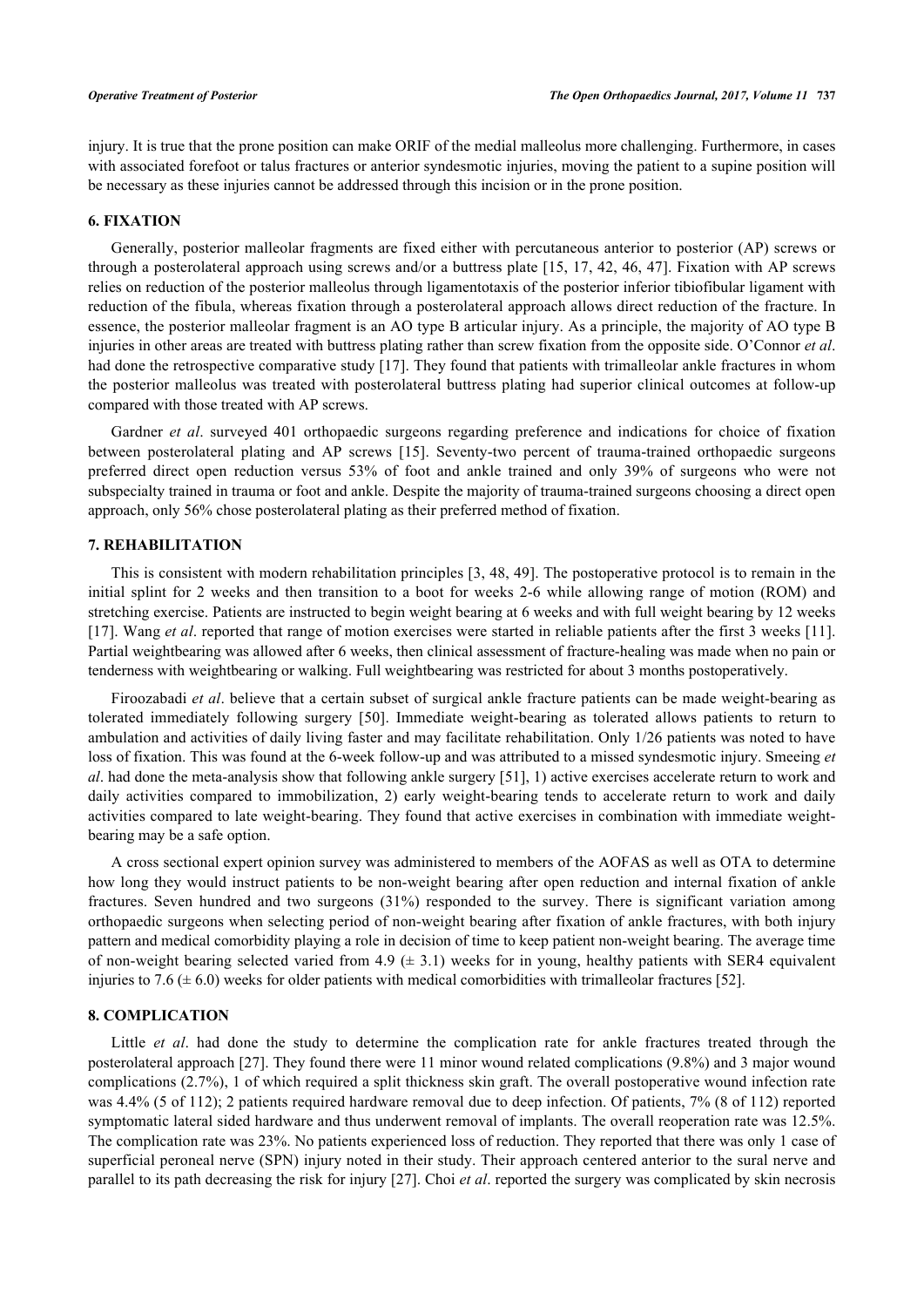around the incision in 2 (4%) patients and sural nerve damage in 2 (4%) patients [[30\]](#page-8-15). Huang *et al*. reported that the excellent-to-good rate was 93.8% and just one patient had a superficial infection [[21](#page-8-2)]. The many results show that the posterolateral approach to the ankle is a valuable approach for the treatment of posterior malleolar fracture [\[21,](#page-8-2) [30,](#page-8-15) [32](#page-8-6), [40,](#page-9-12) [42,](#page-9-0) [53,](#page-9-13) [54\]](#page-9-14).

The most common cause of ankle joint arthritis is posttraumatic with estimated incidence to be in the region of 70%; rotational injuries being the commonest cause. The risk of venous thromboembolism (VTE) is reported to be low in patients with ankle fracture; deep vein thrombosis (DVT) (0.12%) and pulmonary embolism (PE) (0.17%) [\[55](#page-9-15)].

# **9. PROGNOSIS**

Ankle fractures involving the posterior malleolus have been shown to have worse outcomes compared with ankle fractures without posterior malleolar involvement[[56](#page-9-16)]. The most common age groups affected are young active patients, sustaining high energy trauma and elderly patients with comorbidities. Both these groups pose unique challenges for appropriate management of these injuries. Young patients are at risk of developing posttraumatic osteoarthritis, with a significant impact on quality of life due to pain and impaired function. Elderly patients, especially with poorly controlled diabetes and osteoporosis are at increased risk of wound complications, infection and failure of fixation. In the most severe cases, this can lead to amputation and mortality. Therefore, individualized approach to the management of AF is vital [[55\]](#page-9-15). Elderly and diabetic patients are at particular risk of complications. Routine removal of metalwork is not advised in the asymptomatic patients.

Forberger *et al.* found that direct exposure and reduction reduced the rate of poor clinical outcome [[39](#page-8-17)]. This might be an effect of the debridement and better reduction of the fragment. The mobility evident at the final follow-up underlined the good anatomic results with only minor limitations compared to the unaffected side. While there was significantly less flexion and pronation compared to the unaffected side, the extension and supination were not significantly restricted. In their opinion the size of the posterior malleolar fragment is not the most important factor affecting outcome. More important is whether the stability of the joint surface can be restored, especially in ankle fractures with total dislocation [\[39](#page-8-17)].

Abdelgawad *et al*. performed the posterolateral approach for treatment of posterior malleolus fracture of the ankle [\[42](#page-9-0)]. A total of 12 consecutive patients were follow-up. No deep infection or wound dehiscence occurred. Ten patients had adequate (< 2-mm displacement of the articular surface) radiologic reduction at the final follow-up visit. There were 2 cases of 2 mm or more of articular surface displacement at the final follow-up visit.

Clinical studies have been inconclusive regarding optimum treatment of posterior malleolus fractures [[7,](#page-7-5) [14,](#page-7-15) [21,](#page-8-2) [39](#page-8-17), [42,](#page-9-0) [57](#page-9-17) - [61\]](#page-10-0). While some authors have found no differences regarding clinical outcomes and ankle stability in posterior malleolus fracture with or without posterior fixation, others have found that large fragments undergoing reduction and fixation yielded better results than those without fixation. Furthermore, non anatomical reduction of posterior malleolus fractures has been shown to lead to worse outcomes than nonoperative treatment. Other studies have shown ankle fractures with involvement of the posterior malleolus lead to poorer outcomes even when the fragment is small, with worse outcomes as fragment size increases. Some studies have suggested that outcomes correlate to the extent of the injury and are not necessarily affected by the posterior malleolus fragment alone, but rather by concomitant injury to articular cartilage, ligamentous structures, talar vascularity, and the presence of osteochondral fragments [[15\]](#page-7-16).

#### **CONCLUSION**

In conclusion, the posterior malleolus fracture is a common injury with potentially significant morbidity associated with it. Most notably, factors include fragment size most impacted surgical indications. Newer techniques such as direct exposure and plating of the posterior malleolus are chosen more frequently than traditional techniques of indirect reduction and percutaneous screw fixation. These attributes help to minimize the occurrence of postoperative complications.

#### **CONSENT FOR PUBLICATION**

Not applicable.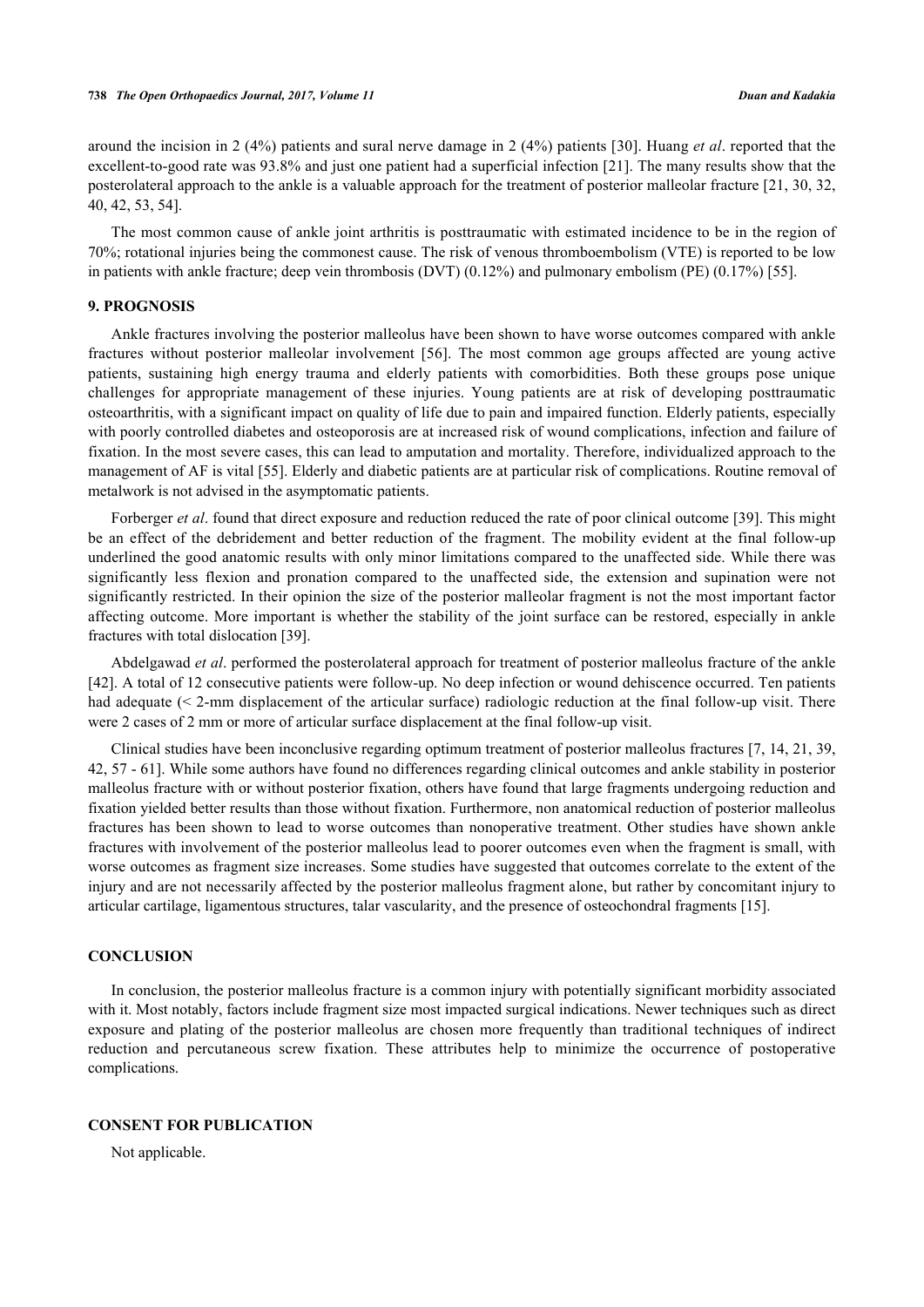# **CONFLICT OF INTEREST**

The authors declare no conflict of interest, financial or otherwise.

#### **ACKNOWLEDGEMENTS**

Declared none.

# **REFERENCES**

- <span id="page-7-0"></span>[1] Donken CC, Al-Khateeb H, Verhofstad MH, van Laarhoven CJ. Surgical versus conservative interventions for treating ankle fractures in adults. Cochrane Database Syst Rev 2012; 8(8): CD008470. [PMID: [22895975\]](http://www.ncbi.nlm.nih.gov/pubmed/22895975)
- <span id="page-7-1"></span>[2] Hong CC, Nashi N, Prosad Roy S, Tan KJ. Impact of trimalleolar ankle fractures: How do patients fare post-operatively? Foot Ankle Surg 2014; 20(1): 48-51.

[\[http://dx.doi.org/10.1016/j.fas.2013.10.001](http://dx.doi.org/10.1016/j.fas.2013.10.001)] [PMID: [24480500\]](http://www.ncbi.nlm.nih.gov/pubmed/24480500)

- <span id="page-7-3"></span>[3] Carr J. Malleolar fractures and soft tissue injuries of the ankle. In: Browner B, Jupiter J, Levine A, Trafton P, Eds. Skeletal trauma: Basic science, management, and reconstruction. <sup>3rd</sup> ed. Philadelphia: Elsevier Science 2003; Vol. 2: pp. 2307-74.
- [4] Thangarajah T, Prasad PS, Narayan B. Surgical site infections following open reduction and internal fixation of ankle fractures. Open Orthop J 2009; 3: 56-60. [\[http://dx.doi.org/10.2174/1874325000903010056\]](http://dx.doi.org/10.2174/1874325000903010056) [PMID: [19657462](http://www.ncbi.nlm.nih.gov/pubmed/19657462)]
- <span id="page-7-2"></span>[5] Lui TH, Ip K, Chow HT. Comparison of radiologic and arthroscopic diagnoses of distal tibiofibular syndesmosis disruption in acute ankle fracture. Arthroscopy 2005; 21(11): 1370-4. [\[http://dx.doi.org/10.1016/j.arthro.2005.08.016](http://dx.doi.org/10.1016/j.arthro.2005.08.016)] [PMID: [16325090\]](http://www.ncbi.nlm.nih.gov/pubmed/16325090)
- <span id="page-7-4"></span>[6] Mak KH, Chan KM, Leung PC. Ankle fracture treated with the AO principle--an experience with 116 cases. Injury 1985; 16(4): 265-72. [\[http://dx.doi.org/10.1016/S0020-1383\(85\)80017-6\]](http://dx.doi.org/10.1016/S0020-1383(85)80017-6) [PMID: [3967916](http://www.ncbi.nlm.nih.gov/pubmed/3967916)]
- <span id="page-7-5"></span>[7] Switaj PJ, Weatherford B, Fuchs D, Rosenthal B, Pang E, Kadakia AR. Evaluation of posterior malleolar fractures and the posterior pilon variant in operatively treated ankle fractures. Foot Ankle Int 2014; 35(9): 886-95. [\[http://dx.doi.org/10.1177/1071100714537630\]](http://dx.doi.org/10.1177/1071100714537630) [PMID: [24942618](http://www.ncbi.nlm.nih.gov/pubmed/24942618)]
- <span id="page-7-6"></span>[8] Lauge-Hansen N. Fractures of the ankle. III. Genetic roentgenologic diagnosis of fractures of the ankle. Am J Roentgenol Radium Ther Nucl Med 1954; 71(3): 456-71. [PMID: [13124631\]](http://www.ncbi.nlm.nih.gov/pubmed/13124631)
- <span id="page-7-8"></span>[9] Alexandropoulos C, Tsourvakas S, Papachristos J, Tselios A, Soukouli P. Ankle fracture classification: An evaluation of three classification systems : Lauge-Hansen, A.O. and Broos-Bisschop. Acta Orthop Belg 2010; 76(4): 521-5. [PMID: [20973360\]](http://www.ncbi.nlm.nih.gov/pubmed/20973360)
- <span id="page-7-7"></span>[10] Bartoníček J, Rammelt S, Kostlivý K, Vaněček V, Klika D, Trešl I. Anatomy and classification of the posterior tibial fragment in ankle fractures. Arch Orthop Trauma Surg 2015; 135(4): 505-16. [\[http://dx.doi.org/10.1007/s00402-015-2171-4\]](http://dx.doi.org/10.1007/s00402-015-2171-4) [PMID: [25708027](http://www.ncbi.nlm.nih.gov/pubmed/25708027)]
- <span id="page-7-9"></span>[11] Wang L, Shi ZM, Zhang CQ, Zeng BF. Trimalleolar fracture with involvement of the entire posterior plafond. Foot Ankle Int 2011; 32(8): 774-81.

[\[http://dx.doi.org/10.3113/FAI.2011.0774\]](http://dx.doi.org/10.3113/FAI.2011.0774) [PMID: [22049863](http://www.ncbi.nlm.nih.gov/pubmed/22049863)]

- <span id="page-7-10"></span>[12] Mangnus L, Meijer DT, Stufkens SA, *et al.* Posterior malleolar fracture patterns. J Orthop Trauma 2015; 29(9): 428-35. [\[http://dx.doi.org/10.1097/BOT.0000000000000330\]](http://dx.doi.org/10.1097/BOT.0000000000000330) [PMID: [25785358](http://www.ncbi.nlm.nih.gov/pubmed/25785358)]
- <span id="page-7-11"></span>[13] Drijfhout van Hooff CC, Verhage SM, Hoogendoorn JM. Influence of fragment size and postoperative joint congruency on long-term outcome of posterior malleolar fractures. Foot Ankle Int 2015; 36(6): 673-8. [\[http://dx.doi.org/10.1177/1071100715570895\]](http://dx.doi.org/10.1177/1071100715570895) [PMID: [25672944](http://www.ncbi.nlm.nih.gov/pubmed/25672944)]
- <span id="page-7-15"></span>[14] Mast JW, Teipner WA. A reproducible approach to the internal fixation of adult ankle fractures: Rationale, technique, and early results. Orthop Clin North Am 1980; 11(3): 661-79. [PMID: [7413181\]](http://www.ncbi.nlm.nih.gov/pubmed/7413181)
- <span id="page-7-16"></span>[15] Gardner MJ, Streubel PN, McCormick JJ, Klein SE, Johnson JE, Ricci WM. Surgeon practices regarding operative treatment of posterior malleolus fractures. Foot Ankle Int 2011; 32(4): 385-93. [\[http://dx.doi.org/10.3113/FAI.2011.0385\]](http://dx.doi.org/10.3113/FAI.2011.0385) [PMID: [21733441](http://www.ncbi.nlm.nih.gov/pubmed/21733441)]
- <span id="page-7-12"></span>[16] Noh KC, Hong DY, Kim YT, Kadakia AR, Park YW, Kim HN. Arthroscopic transfibular approach for removal of bone fragments in posterior malleolar fracture: technical tip. Foot Ankle Int 2015; 36(1): 108-12. [\[http://dx.doi.org/10.1177/1071100714551789\]](http://dx.doi.org/10.1177/1071100714551789) [PMID: [25237178](http://www.ncbi.nlm.nih.gov/pubmed/25237178)]
- <span id="page-7-13"></span>[17] O'Connor TJ, Mueller B, Ly TV, Jacobson AR, Nelson ER, Cole PA. "A to p" screw versus posterolateral plate for posterior malleolus fixation in trimalleolar ankle fractures. J Orthop Trauma 2015; 29(4): e151-6. [\[http://dx.doi.org/10.1097/BOT.0000000000000230\]](http://dx.doi.org/10.1097/BOT.0000000000000230) [PMID: [25162973](http://www.ncbi.nlm.nih.gov/pubmed/25162973)]
- <span id="page-7-14"></span>[18] Berkes MB, Little MT, Lazaro LE, *et al.* Articular congruity is associated with short-term clinical outcomes of operatively treated SER IV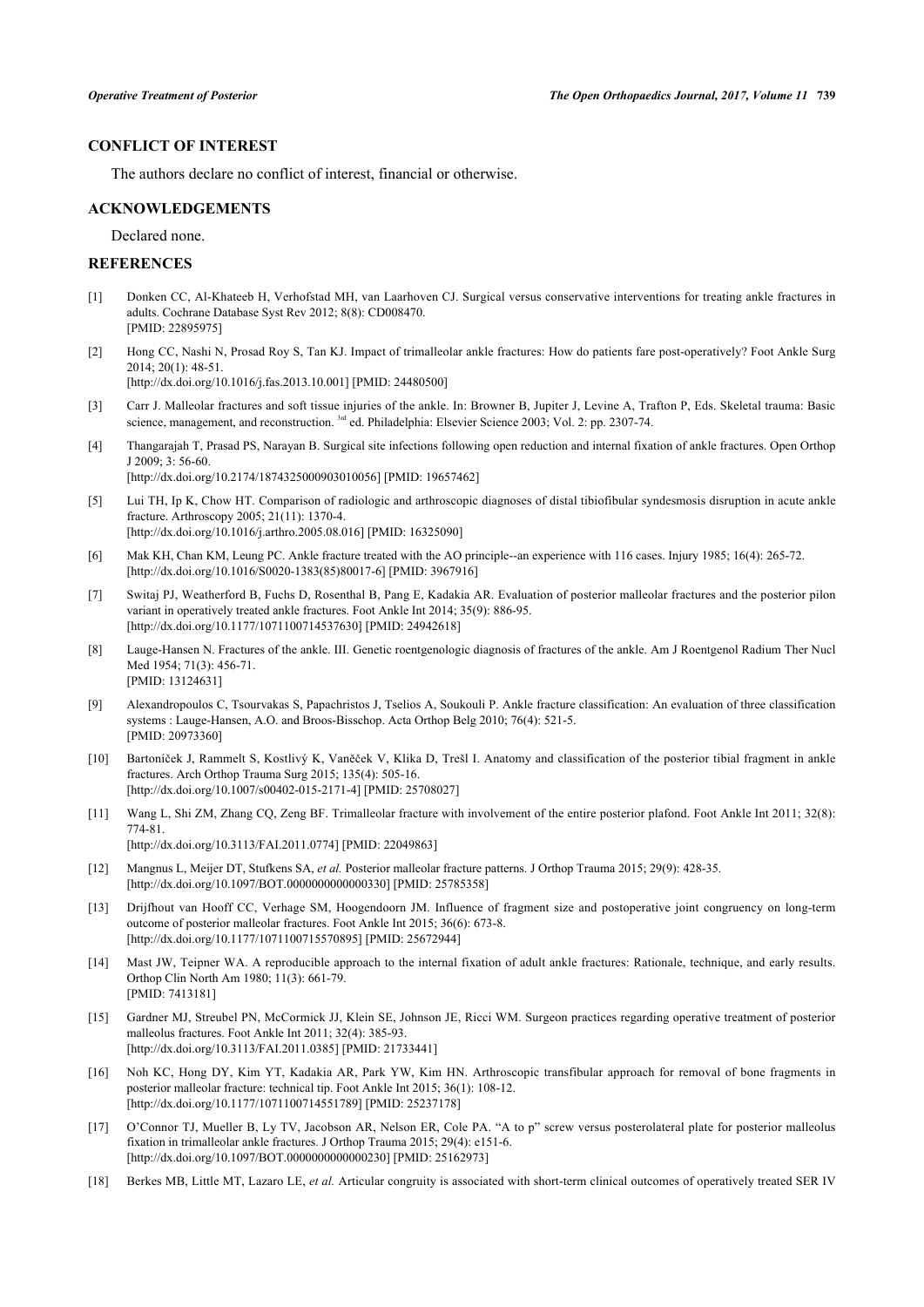ankle fractures. J Bone Joint Surg Am 2013; 95(19): 1769-75. [\[http://dx.doi.org/10.2106/JBJS.L.00949\]](http://dx.doi.org/10.2106/JBJS.L.00949) [PMID: [24088969](http://www.ncbi.nlm.nih.gov/pubmed/24088969)]

- <span id="page-8-0"></span>[19] Miller AN, Carroll EA, Parker RJ, Helfet DL, Lorich DG. Posterior malleolar stabilization of syndesmotic injuries is equivalent to screw fixation. Clin Orthop Relat Res 2010; 468(4): 1129-35. [\[http://dx.doi.org/10.1007/s11999-009-1111-4\]](http://dx.doi.org/10.1007/s11999-009-1111-4) [PMID: [19798540](http://www.ncbi.nlm.nih.gov/pubmed/19798540)]
- <span id="page-8-1"></span>[20] Warner SJ, Garner MR, Schottel PC, Hinds RM, Loftus ML, Lorich DG. Analysis of PITFL injuries in rotationally unstable ankle fractures. Foot Ankle Int 2015; 36(4): 377-82. [\[http://dx.doi.org/10.1177/1071100714558845\]](http://dx.doi.org/10.1177/1071100714558845) [PMID: [25367251](http://www.ncbi.nlm.nih.gov/pubmed/25367251)]
- <span id="page-8-2"></span>[21] Huang RK, Xie M, Zhao JJ, Xiao K, Kan WS. Posterior malleolar fracture: Technique and clinical experience of the posterolateral approach. Chin J Traumatol 2012; 15(1): 23-6. [PMID: [22300915\]](http://www.ncbi.nlm.nih.gov/pubmed/22300915)
- <span id="page-8-3"></span>[22] Schepers T, De Vries MR, Van Lieshout EM, Van der Elst M. The timing of ankle fracture surgery and the effect on infectious complications; a case series and systematic review of the literature. Int Orthop 2013; 37(3): 489-94. [\[http://dx.doi.org/10.1007/s00264-012-1753-9\]](http://dx.doi.org/10.1007/s00264-012-1753-9) [PMID: [23288046](http://www.ncbi.nlm.nih.gov/pubmed/23288046)]
- <span id="page-8-4"></span>[23] Mayer PJ, Evarts CM. Fracture-dislocation of the ankle with posterior entrapment of the fibula behind the tibia. J Bone Joint Surg Am 1978; 60(3): 320-4. [\[http://dx.doi.org/10.2106/00004623-197860030-00007](http://dx.doi.org/10.2106/00004623-197860030-00007)] [PMID: [649635\]](http://www.ncbi.nlm.nih.gov/pubmed/649635)
- [24] Patrick J. A direct approach to trimalleolar fractures. J Bone Joint Surg Br 1965; 47: 236-9. [PMID: [14302724\]](http://www.ncbi.nlm.nih.gov/pubmed/14302724)
- [25] Sachs W, Kanat IO, McLaughlin E, Burns DE. A surgical approach to a displaced ankle fracture. J Foot Surg 1984; 23(4): 302-7. [PMID: [6470428\]](http://www.ncbi.nlm.nih.gov/pubmed/6470428)
- <span id="page-8-13"></span>[26] Wang X, Ma X, Zhang C, Huang J, Jiang J. Anatomical factors affecting the selection of an operative approach for fibular fractures involving the posterior malleolus. Exp Ther Med 2013; 5(3): 757-60. [PMID: [23403714\]](http://www.ncbi.nlm.nih.gov/pubmed/23403714)
- <span id="page-8-16"></span>[27] Little MT, Berkes MB, Lazaro LE, Sculco PK, Helfet DL, Lorich DG. Complications following treatment of supination external rotation ankle fractures through the posterolateral approach. Foot Ankle Int 2013; 34(4): 523-9. [\[http://dx.doi.org/10.1177/1071100713477626\]](http://dx.doi.org/10.1177/1071100713477626) [PMID: [23447507](http://www.ncbi.nlm.nih.gov/pubmed/23447507)]
- <span id="page-8-14"></span>[28] Franzone JM, Vosseller JT. Posterolateral approach for open reduction and internal fixation of a posterior malleolus fracture-hinging on an intact PITFL to disimpact the tibial plafond: a technical note. Foot Ankle Int 2013; 34(8): 1177-81. [\[http://dx.doi.org/10.1177/1071100713481455\]](http://dx.doi.org/10.1177/1071100713481455) [PMID: [23481092](http://www.ncbi.nlm.nih.gov/pubmed/23481092)]
- [29] Mingo-Robinet J, Abril Larrainzar JM, Valle Cruz JA. [Posterolateral approach in trimalleolar ankle fractures: Surgical technique]. Rev Esp Cir Ortop Traumatol 2012; 56(4): 313-8. [\[http://dx.doi.org/10.1016/j.recote.2012.05.008\]](http://dx.doi.org/10.1016/j.recote.2012.05.008) [PMID: [23594851](http://www.ncbi.nlm.nih.gov/pubmed/23594851)]
- <span id="page-8-15"></span>[30] Choi JY, Kim JH, Ko HT, Suh JS. Single Oblique Posterolateral Approach for Open Reduction and Internal Fixation of Posterior Malleolar Fractures With an Associated Lateral Malleolar Fracture. J Foot Ankle Surg 2015; 54(4): 559-64.
- <span id="page-8-5"></span>[31] Kim MB, Lee YH, Kim JH, Lee JE, Baek GH. Lateral transmalleolar approach and miniscrews fixation for displaced posterolateral fragments of posterior malleolus fractures in adults: a consecutive study. J Orthop Trauma 2015; 29(2): 105-9. [\[http://dx.doi.org/10.1097/BOT.0000000000000155\]](http://dx.doi.org/10.1097/BOT.0000000000000155) [PMID: [24854666](http://www.ncbi.nlm.nih.gov/pubmed/24854666)]
- <span id="page-8-6"></span>[32] Patel A, Charles L, Ritchie J. A complication of posterior malleolar fracture fixation. J Foot Ankle Surg 2016; 55(2): 383-6.
- <span id="page-8-7"></span>[33] Neufeld AJ. Trimalleolar fractures: A convenient medial approach for surgical reduction. Calif Med 1960; 93: 297-8. [PMID: [13728499\]](http://www.ncbi.nlm.nih.gov/pubmed/13728499)
- <span id="page-8-8"></span>[34] Bois AJ, Dust W. Posterior fracture dislocation of the ankle: Technique and clinical experience using a posteromedial surgical approach. J Orthop Trauma 2008; 22(9): 629-36. [\[http://dx.doi.org/10.1097/BOT.0b013e318184ba4e](http://dx.doi.org/10.1097/BOT.0b013e318184ba4e)] [PMID: [18827593](http://www.ncbi.nlm.nih.gov/pubmed/18827593)]
- <span id="page-8-9"></span>[35] Mizel MS, Temple HT. Technique tip: Revisit to a surgical approach to allow direct fixation of fractures of the posterior and medial malleolus. Foot Ankle Int 2004; 25(6): 440-2. [\[http://dx.doi.org/10.1177/107110070402500616\]](http://dx.doi.org/10.1177/107110070402500616) [PMID: [15215034](http://www.ncbi.nlm.nih.gov/pubmed/15215034)]
- <span id="page-8-10"></span>[36] Holt ES. Arthroscopic visualization of the tibial plafond during posterior malleolar fracture fixation. Foot Ankle Int 1994; 15(4): 206-8. [\[http://dx.doi.org/10.1177/107110079401500409\]](http://dx.doi.org/10.1177/107110079401500409) [PMID: [7951955](http://www.ncbi.nlm.nih.gov/pubmed/7951955)]
- <span id="page-8-11"></span>[37] Warner WC, Farber LA. Trimalleolar fractures. South Med J 1965; 58(10): 1292-5. [\[http://dx.doi.org/10.1097/00007611-196510000-00022](http://dx.doi.org/10.1097/00007611-196510000-00022)] [PMID: [5841454\]](http://www.ncbi.nlm.nih.gov/pubmed/5841454)
- <span id="page-8-12"></span>[38] Talbot M, Steenblock TR, Cole PA. Posterolateral approach for open reduction and internal fixation of trimalleolar ankle fractures. Can J Surg 2005; 48(6): 487-90. [PMID: [16417056\]](http://www.ncbi.nlm.nih.gov/pubmed/16417056)
- <span id="page-8-17"></span>[39] Forberger J, Sabandal PV, Dietrich M, Gralla J, Lattmann T, Platz A. Posterolateral approach to the displaced posterior malleolus: Functional outcome and local morbidity. Foot Ankle Int 2009; 30(4): 309-14. [\[http://dx.doi.org/10.3113/FAI.2009.0309\]](http://dx.doi.org/10.3113/FAI.2009.0309) [PMID: [19356354](http://www.ncbi.nlm.nih.gov/pubmed/19356354)]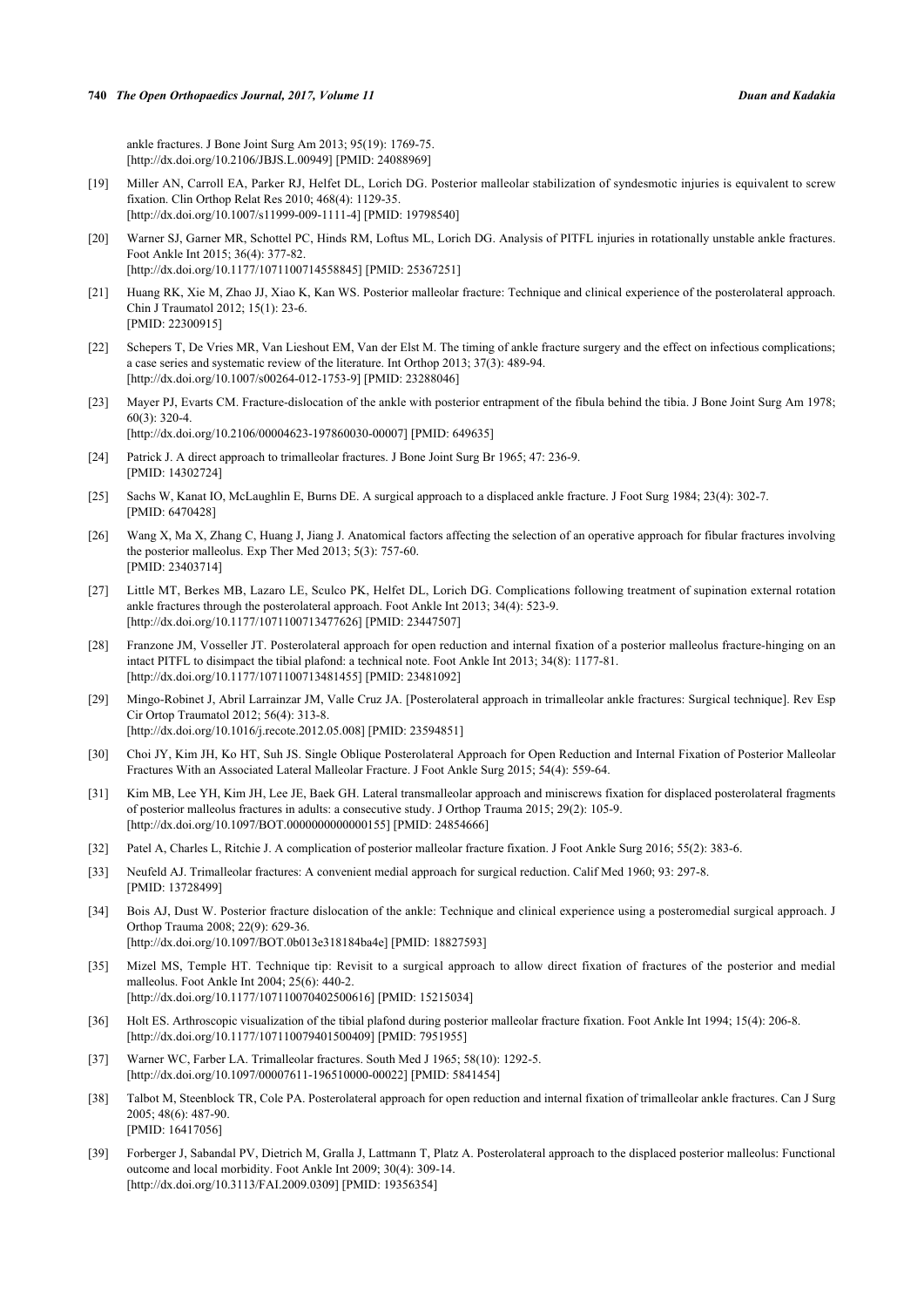- <span id="page-9-12"></span>[40] Jowett AJ, Sheikh FT, Carare RO, Goodwin MI. Location of the sural nerve during posterolateral approach to the ankle. Foot Ankle Int 2010; 31(10): 880-3. [\[http://dx.doi.org/10.3113/FAI.2010.0880\]](http://dx.doi.org/10.3113/FAI.2010.0880) [PMID: [20964966](http://www.ncbi.nlm.nih.gov/pubmed/20964966)]
- <span id="page-9-2"></span>[41] Tornetta P III, Ricci W, Nork S, Collinge C, Steen B. The posterolateral approach to the tibia for displaced posterior malleolar injuries. J Orthop Trauma 2011; 25(2): 123-6. [\[http://dx.doi.org/10.1097/BOT.0b013e3181e47d29\]](http://dx.doi.org/10.1097/BOT.0b013e3181e47d29) [PMID: [21245717](http://www.ncbi.nlm.nih.gov/pubmed/21245717)]
- <span id="page-9-0"></span>[42] Abdelgawad AA, Kadous A, Kanlic E. Posterolateral approach for treatment of posterior malleolus fracture of the ankle. J Foot Ankle Surg 2011; 50(5): 607-11. [\[http://dx.doi.org/10.1053/j.jfas.2011.04.022\]](http://dx.doi.org/10.1053/j.jfas.2011.04.022) [PMID: [21641237](http://www.ncbi.nlm.nih.gov/pubmed/21641237)]
- <span id="page-9-1"></span>[43] Lawrence SJ, Botte MJ. The sural nerve in the foot and ankle: An anatomic study with clinical and surgical implications. Foot Ankle Int 1994; 15(9): 490-4. [\[http://dx.doi.org/10.1177/107110079401500906\]](http://dx.doi.org/10.1177/107110079401500906) [PMID: [7820241](http://www.ncbi.nlm.nih.gov/pubmed/7820241)]
- <span id="page-9-3"></span>[44] Klammer G, Kadakia AR, Joos DA, Seybold JD, Espinosa N. Posterior pilon fractures: A retrospective case series and proposed classification system. Foot Ankle Int 2013; 34(2): 189-99. [\[http://dx.doi.org/10.1177/1071100712469334\]](http://dx.doi.org/10.1177/1071100712469334) [PMID: [23413057](http://www.ncbi.nlm.nih.gov/pubmed/23413057)]
- <span id="page-9-4"></span>[45] Heim UF. Trimalleolar fractures: Late results after fixation of the posterior fragment. Orthopedics 1989; 12(8): 1053-9. [PMID: [2771825\]](http://www.ncbi.nlm.nih.gov/pubmed/2771825)
- <span id="page-9-5"></span>[46] Savage TJ, McGarry JJ, Stone PA. The internal fixation of ankle fracture repair. Clin Podiatr Med Surg 1995; 12(4): 603-31. [PMID: [8536202\]](http://www.ncbi.nlm.nih.gov/pubmed/8536202)
- <span id="page-9-6"></span>[47] Erdem MN, Erken HY, Burc H, Saka G, Korkmaz MF, Aydogan M. Comparison of lag screw versus buttress plate fixation of posterior malleolar fractures. Foot Ankle Int 2014; 35(10): 1022-30. [\[http://dx.doi.org/10.1177/1071100714540893\]](http://dx.doi.org/10.1177/1071100714540893) [PMID: [24962529](http://www.ncbi.nlm.nih.gov/pubmed/24962529)]
- <span id="page-9-7"></span>[48] Simanski CJ, Maegele MG, Lefering R, *et al.* Functional treatment and early weightbearing after an ankle fracture: A prospective study. J Orthop Trauma 2006; 20(2): 108-14. [\[http://dx.doi.org/10.1097/01.bot.0000197701.96954.8c\]](http://dx.doi.org/10.1097/01.bot.0000197701.96954.8c) [PMID: [16462563](http://www.ncbi.nlm.nih.gov/pubmed/16462563)]
- <span id="page-9-8"></span>[49] Harper MC, Hardin G. Posterior malleolar fractures of the ankle associated with external rotation-abduction injuries. Results with and without internal fixation. J Bone Joint Surg Am 1988; 70(9): 1348-56. [\[http://dx.doi.org/10.2106/00004623-198870090-00012](http://dx.doi.org/10.2106/00004623-198870090-00012)] [PMID: [3141426\]](http://www.ncbi.nlm.nih.gov/pubmed/3141426)
- <span id="page-9-9"></span>[50] Firoozabadi R, Harnden E, Krieg JC. Immediate weight-bearing after ankle fracture fixation. Adv Orthop 2015. 2015: 491976. [\[http://dx.doi.org/10.1155/2015/491976](http://dx.doi.org/10.1155/2015/491976)]
- <span id="page-9-10"></span>[51] Smeeing DP, Houwert RM, Briet JP, *et al.* Weight-bearing and mobilization in the postoperative care of ankle fractures: A systematic review and meta-analysis of randomized controlled trials and cohort studies. PLoS One 2015; 10(2): e0118320. [\[http://dx.doi.org/10.1371/journal.pone.0118320](http://dx.doi.org/10.1371/journal.pone.0118320)] [PMID: [25695796\]](http://www.ncbi.nlm.nih.gov/pubmed/25695796)
- <span id="page-9-11"></span>[52] Swart E, Bezhani H, Greisberg J, Vosseller JT. How long should patients be kept non-weight bearing after ankle fracture fixation? A survey of OTA and AOFAS members. Injury 2015; 46(6): 1127-30.
- <span id="page-9-13"></span>[53] Miller AG, Margules A, Raikin SM. Risk factors for wound complications after ankle fracture surgery. J Bone Joint Surg Am 2012; 94(22): 2047-52. [\[http://dx.doi.org/10.2106/JBJS.K.01088\]](http://dx.doi.org/10.2106/JBJS.K.01088) [PMID: [23172322](http://www.ncbi.nlm.nih.gov/pubmed/23172322)]
- <span id="page-9-14"></span>[54] Kelly EG, Cashman JP, Groarke PJ, Morris SF. Risk factors for surgical site infection following operative ankle fracture fixation. Ir J Med Sci 2013; 182(3): 453-6. [\[http://dx.doi.org/10.1007/s11845-013-0910-5\]](http://dx.doi.org/10.1007/s11845-013-0910-5) [PMID: [23354494](http://www.ncbi.nlm.nih.gov/pubmed/23354494)]
- <span id="page-9-15"></span>[55] Mehta SS, Rees K, Cutler L, Mangwani J. Understanding risks and complications in the management of ankle fractures. Indian J Orthop 2014; 48(5): 445-52. [\[http://dx.doi.org/10.4103/0019-5413.139829](http://dx.doi.org/10.4103/0019-5413.139829)] [PMID: [25298549](http://www.ncbi.nlm.nih.gov/pubmed/25298549)]
- <span id="page-9-16"></span>[56] Jaskulka RA, Ittner G, Schedl R. Fractures of the posterior tibial margin: their role in the prognosis of malleolar fractures. J Trauma 1989; 29(11): 1565-70. [\[http://dx.doi.org/10.1097/00005373-198911000-00018](http://dx.doi.org/10.1097/00005373-198911000-00018)] [PMID: [2585569\]](http://www.ncbi.nlm.nih.gov/pubmed/2585569)
- <span id="page-9-17"></span>[57] Mak KH, Chan KM, Leung PC. Ankle fracture treated with the AO principle-an experience with 116 cases. Injury 1985; 16(4): 265-72. [\[http://dx.doi.org/10.1016/S0020-1383\(85\)80017-6\]](http://dx.doi.org/10.1016/S0020-1383(85)80017-6) [PMID: [3967916](http://www.ncbi.nlm.nih.gov/pubmed/3967916)]
- [58] Shah NH, Sundaram RO, Velusamy A, Braithwaite IJ. Five-year functional outcome analysis of ankle fracture fixation. Injury 2007; 38(11): 1308-12.
	- [\[http://dx.doi.org/10.1016/j.injury.2007.06.002](http://dx.doi.org/10.1016/j.injury.2007.06.002)] [PMID: [17888434\]](http://www.ncbi.nlm.nih.gov/pubmed/17888434)
- [59] Tejwani NC, Pahk B, Egol KA. Effect of posterior malleolus fracture on outcome after unstable ankle fracture. J Trauma 2010; 69(3): 666-9. [\[http://dx.doi.org/10.1097/TA.0b013e3181e4f81e\]](http://dx.doi.org/10.1097/TA.0b013e3181e4f81e) [PMID: [20838137](http://www.ncbi.nlm.nih.gov/pubmed/20838137)]
- [60] McKean J, Cuellar DO, Hak D, Mauffrey C. Osteoporotic ankle fractures: an approach to operative management. Orthopedics 2013; 36(12): 936-40.

[\[http://dx.doi.org/10.3928/01477447-20131120-07](http://dx.doi.org/10.3928/01477447-20131120-07)] [PMID: [24309120\]](http://www.ncbi.nlm.nih.gov/pubmed/24309120)